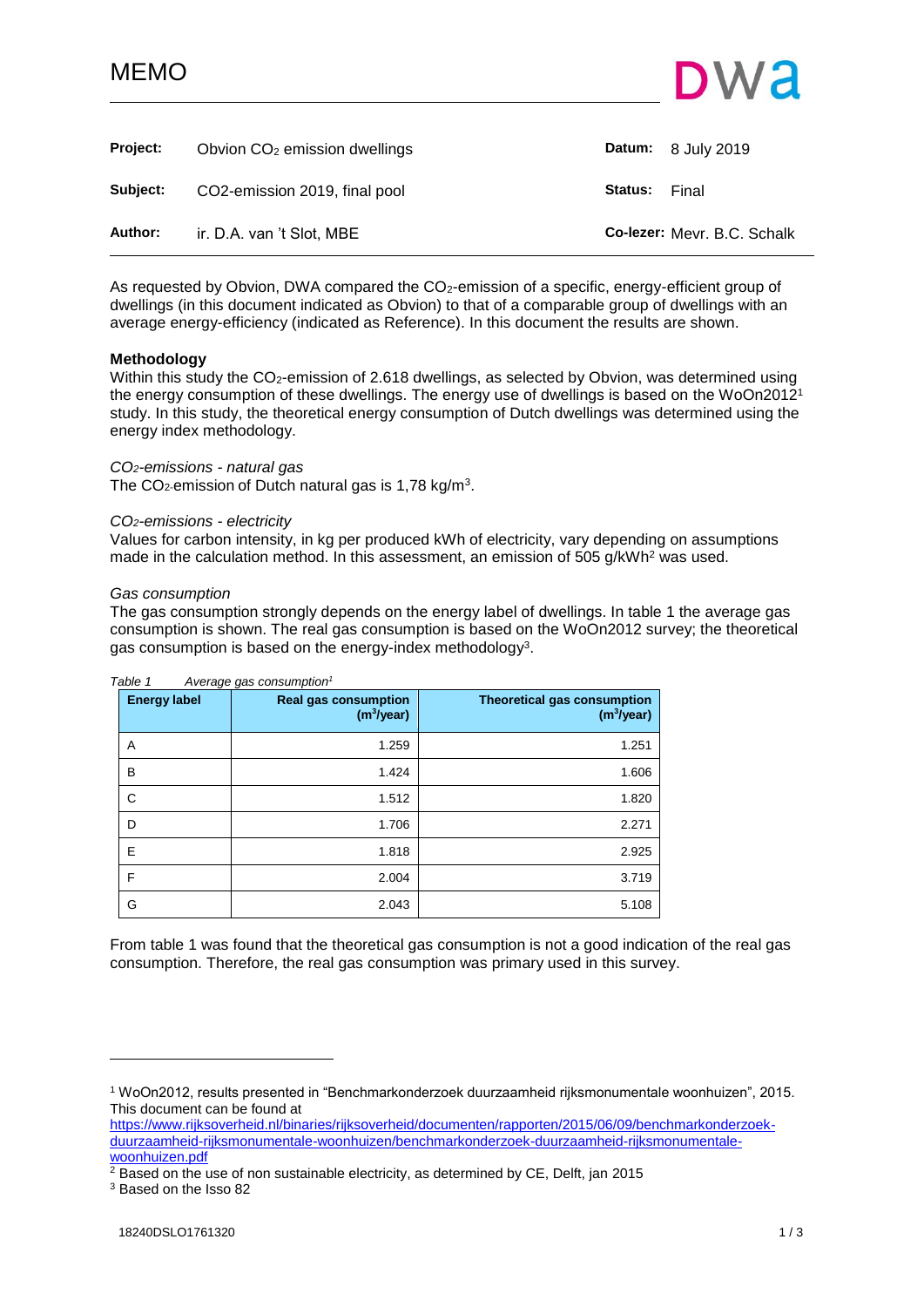# *Electricity consumption*

As proved by ECN and others<sup>4</sup> there is hardly any correlation between the consumption of electricity and the energy label. At most 19% of the electricity consumption is attributed to the building; over 80% is attributed to the number and behaviour of the residents and their household equipment. Therefore, in this survey an average consumption of 3.050<sup>5</sup> kWh was assumed for all dwellings.

# **Group composition**

In table 2 some relevant parameters of the groups are shown. The parameters show that the pool of Obvion has less condominiums than the reference. Furthermore, the pool of dwellings of Obvion has significantly younger buildings.

| Table 2 | Composition of the groups |               |                   |
|---------|---------------------------|---------------|-------------------|
|         |                           | <b>Obvion</b> | <b>Reference</b>  |
|         | Number of dwellings       | 2.618         | 2.618             |
|         | Percentage condominium    | 17,3%         | 35%               |
|         | Average building year     | 2001          | 1965 <sup>6</sup> |

Figure 1 shows the distribution of the energy labels of Obvion and the reference group. The label distribution of the reference group is based on the WoOn2018 survey. It is clear that the percentage of A-labels is much higher in the pool of Obvion.



*Figure 1 Distribution of energy labels for both groups*

# **CO2-emission**

Table 3 shows the CO<sub>2</sub>-emisions of both groups, based on the real energy consumption. It is found that the difference in the  $CO<sub>2</sub>$ -emissions is 14%. The difference in emissions, based on the theoretical energy consumption is 35%. This is caused by the fact that the real gas consumption depends less on the energy label than the theoretical gas consumption. Simultaneously we want to state that the baseline for selection of refurbished properties is conservative. The energy label of these dwellings has improved with at least two classes. The baseline for these buildings is also the Dutch average; the real baseline is worse. This means that the difference in the CO<sub>2</sub>-emissions compared to the original houses without any improvements is considerably higher.

l

<sup>4</sup> Energietrends in Nederland', 2014 van ECN, Energie-Nederland en Netbeheer Nederland

<sup>5</sup> Centraal Bureau voor de Statistiek (CBS), 2014.

<sup>6</sup> Compendium voor de Leefomgeving, Rijksoverheid, 2014